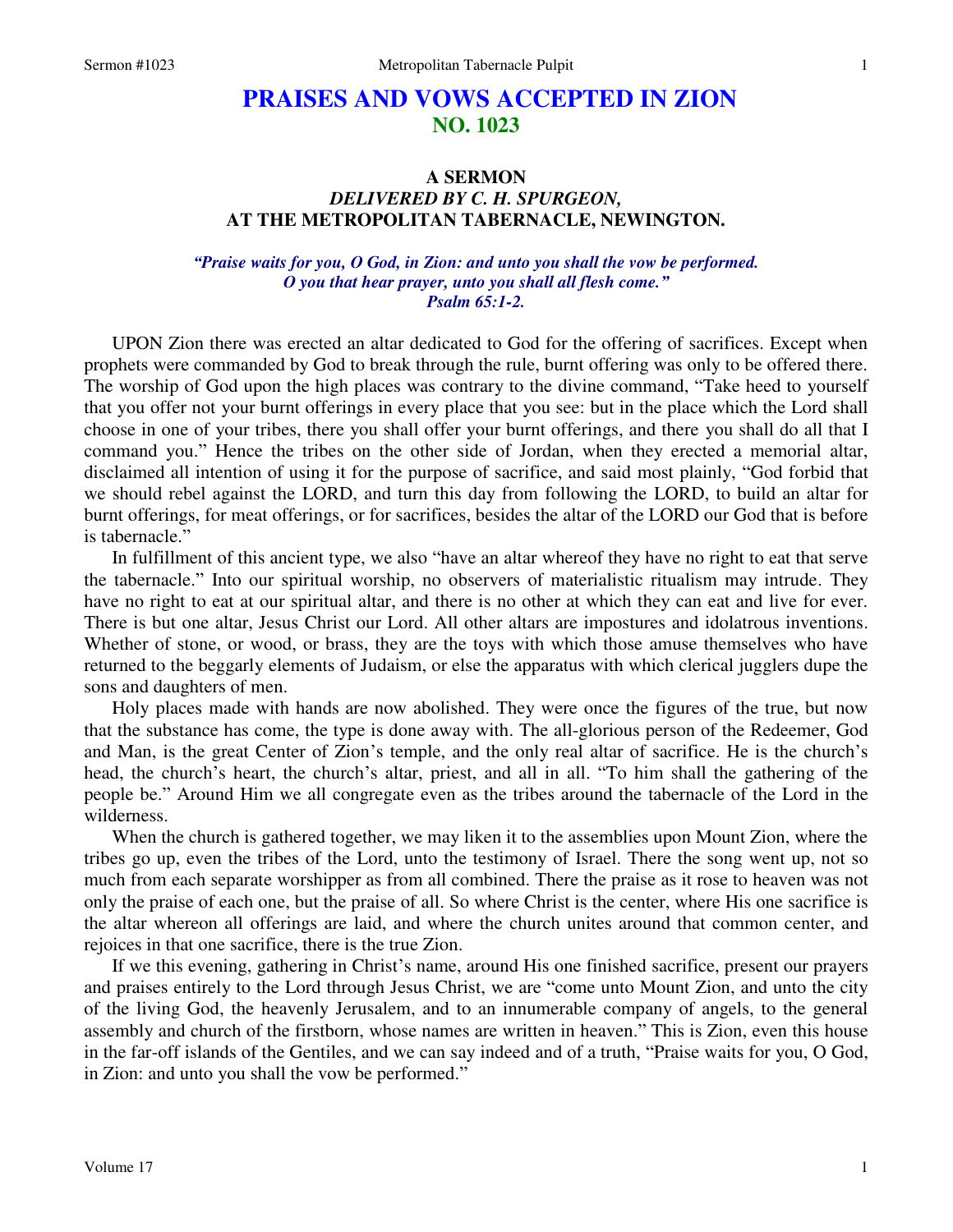We shall, with devout attention, notice two things—the first *is our holy worship, which we desire to render*, and then the encouragement, *the stimulating encouragement, which God provides for us*, "O you that hears prayer, unto you shall all flesh come."

**I.** First, let us consider the HOLY OFFERING OF WORSHIP WHICH WE DESIRE TO PRESENT TO GOD. It is twofold there is praise, and there is also a vow. a praise that waits, and a vow of which performance is promised.

Let us think, first of all, of *the praise*. This is the chief ingredient of the adoration of heaven, and what is thought to be worthy of the world of glory, ought to be the main portion of the worship of earth. Although we shall never cease to pray as long as we live here below, and are surrounded by so many wants, yet we should never so pray as to forget to praise. "Your kingdom come. Your will be done on earth, as it is heaven," must never be left out because we are pressed with want, and therefore hasten to cry, "Give us this day our daily bread." It will be a sad hour when the worship of the church shall be only a solemn wail.

Notes of exultant *thanksgiving* should ever ascend from her solemn gatherings. "Praise the LORD O Jerusalem; praise your God, O Zion." "Praise you the LORD. Sing unto the LORD a new song, and his praise in the congregation of saints. Let Israel rejoice in him that made him: let the children of Zion be joyful in their King." Let it abide as a perpetual ordinance, while sun and moon endure, "Praise waits for you, O God, in Zion."

Never think little of praise, since holy angels and saints made perfect count it their life-long joy, and even the Lord Himself says, "Whoso offers praise, glorifies me." The tendency among us, I fear, has been to undervalue praise as a part of public worship, whereas it should be second to nothing. We frequently hear of prayer meetings, but seldom of praise meetings. We acknowledge the duty of prayer by setting apart certain times for it, but we do not always so acknowledge the duty of praise.

I hear of "family prayer." Do I ever hear of "family praise"? I know you cultivate private prayer, are you as diligent also in private thanksgiving and secret adoration of the Lord? In everything we are to give thanks. It is as much an apostolic precept as that other, "In everything, by prayer and supplication, make your requests known unto God."

I have often said to you, dear brethren, that prayer and praise are like the breathing in and out of air, and make up that spiritual respiration by which the Inner life is instrumentally supported. We take in an inspiration of heavenly air as we pray, we breathe it out again in praise unto God, from whom it came. If, then, we would be healthy in spirit, let us be abundant in thanksgiving.

Prayer, like the root of a tree, seeks for and finds nutriment. Praise, like the fruit, renders revenue to the owner of the vineyard. Prayer is for us. Praise is for God. Let us never be so selfish as to abound in the one and fail in the other. Praise is a slender return for the boundless favors we enjoy. Let us not be slack in rendering it in our best music, the music of a devout soul. "Praise the LORD; for the LORD is good: sing praises unto his name; for it is pleasant."

Let us notice the praise which is mentioned in our text, which is to be so large a matter of concern to the Zion of God whenever the saints are met together.

You will observe, first, that it is praise *exclusively rendered to God*. "Praise waits for *you, O God,* in Zion." "Praise for *You,* and *all* the praise for You," and no praise for man or for any other who may be thought to be, or may pretend to be, worthy of praise.

Have I not sometimes gone into places called houses of God where the praise has waited for a woman—for the Virgin? Where praise has waited for the saints, where incense has smoked to heaven, and songs and prayers have been sent up to deceased martyrs and confessors who are supposed to have power with God? In Rome it is so, but in Zion it is not so. Praise waits for you, O *Mary*, in Babylon. But praise waits for you, O *God*, in Zion. Unto God, and unto God alone, the praise of His true church must ascend.

If Protestants are free from this deadly error, I fear they are guilty of another for in our worship, we too often minister unto *ourselves*. We do so when we make the tune and manner of the song to be more

2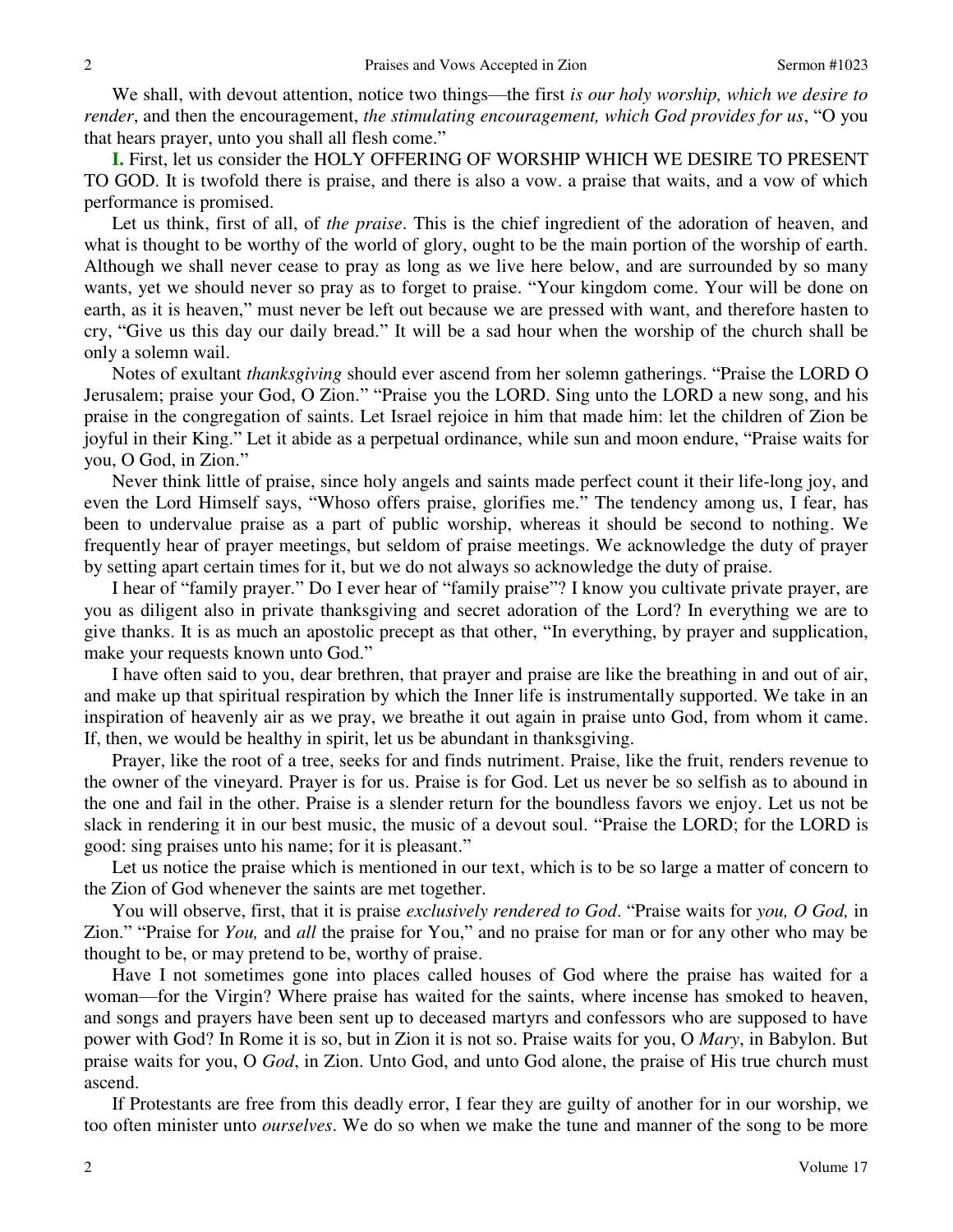important than the matter of it. I am afraid that where organs, choirs, and singing men and singing women are left to do the praise of the congregation, men's minds are more occupied with the due performance of the music, than with the Lord, who alone is to be praised. God's house is meant to be sacred unto Him, but too often it is made an opera house, and Christians form an audience, not an adoring assembly.

The same thing may, unless great care is taken, happen amid the simplest worship, even though everything which does not savor of Gospel plainness is excluded, for in that case we may drowsily drawl out the words and notes, with no heart whatever. To sing with the soul, this only is to offer acceptable song! We come not together to amuse ourselves, to display our powers of melody, or our aptness in creating harmony. We come to pay our adoration at the footstool of the Great King, to whom alone be glory forever and ever. True praise is for God—for God alone.

Brethren, you must take heed lest the minister, who would, above all, disclaim a share of praise, should be set up as a demi-god among you. Refute practically the old slander that presbyter is only priest written large. Look higher than the pulpit, or you will be disappointed. Look far above an arm of flesh or it will utterly fail you. We may say of the best preacher upon the earth, "Give God the praise, for we know that this man is a sinner."

If we thought that you paid superstitious reverence to us, we would, like Paul and Silas at Lystra, tear our clothes, and cry, "Sirs, why do you do these things? We also are men of like passions with you, and preach unto you that you should turn from these vanities unto the living God, which made heaven, and earth, and the sea, and all things that are therein."

It is not to any man, to any priest, to any order of men, to any being in heaven or earth besides God, that we should burn the incense of worship. We would as soon worship cats with the Egyptians, as popes with the Romanists. We see no difference between the people whose gods grew in their gardens, and the sect whose deity is made by their baker. Such vile idolatry is to be loathed. To God alone shall all the praise of Zion ascend.

It is to be feared that some of our praise ascends nowhere at all, but it is as though it were scattered to the winds. We do not always realize God. Now, "He who comes to God must believe that he is, and that he is the rewarder of those who diligently seek him." This is as true of praise as of prayer. "God is a Spirit," and they who praise Him must praise Him "in spirit and in truth," for, "the Father seeks such" to praise Him, and only such. And if we do not lift our eyes and our hearts to Him, we are but misusing words and wasting time. Our praise is not as it should be, if it is not reverently and earnestly directed to the Lord of Hosts. Vain is it to shoot arrows without a target. We must aim at God's glory in our holy songs and that exclusively.

Note, next, that *it should be continual*. "Praise *waits for you*, O God, in Zion." Some translators conceive that the main idea is that of continuance. It remains, it abides, for Zion does not break up when the assembly is gone. We do not leave the holiness in the material house, for it never was in the stone and the timber, but only in the living spirits of the faithful.

> *"Jesus, where'er Your people meet, There they behold your mercy seat. Wherever they seek You, You are found, And every place is hallowed ground,*

*For You within no walls confined, Inhabit the humble mind. Such ever bring You where they come, And going, take You to their home."* 

The people of God, as they never cease to be a church, should maintain the Lord's praise perpetually as a community. Their assemblies should begin with praise, and end with praise, and always be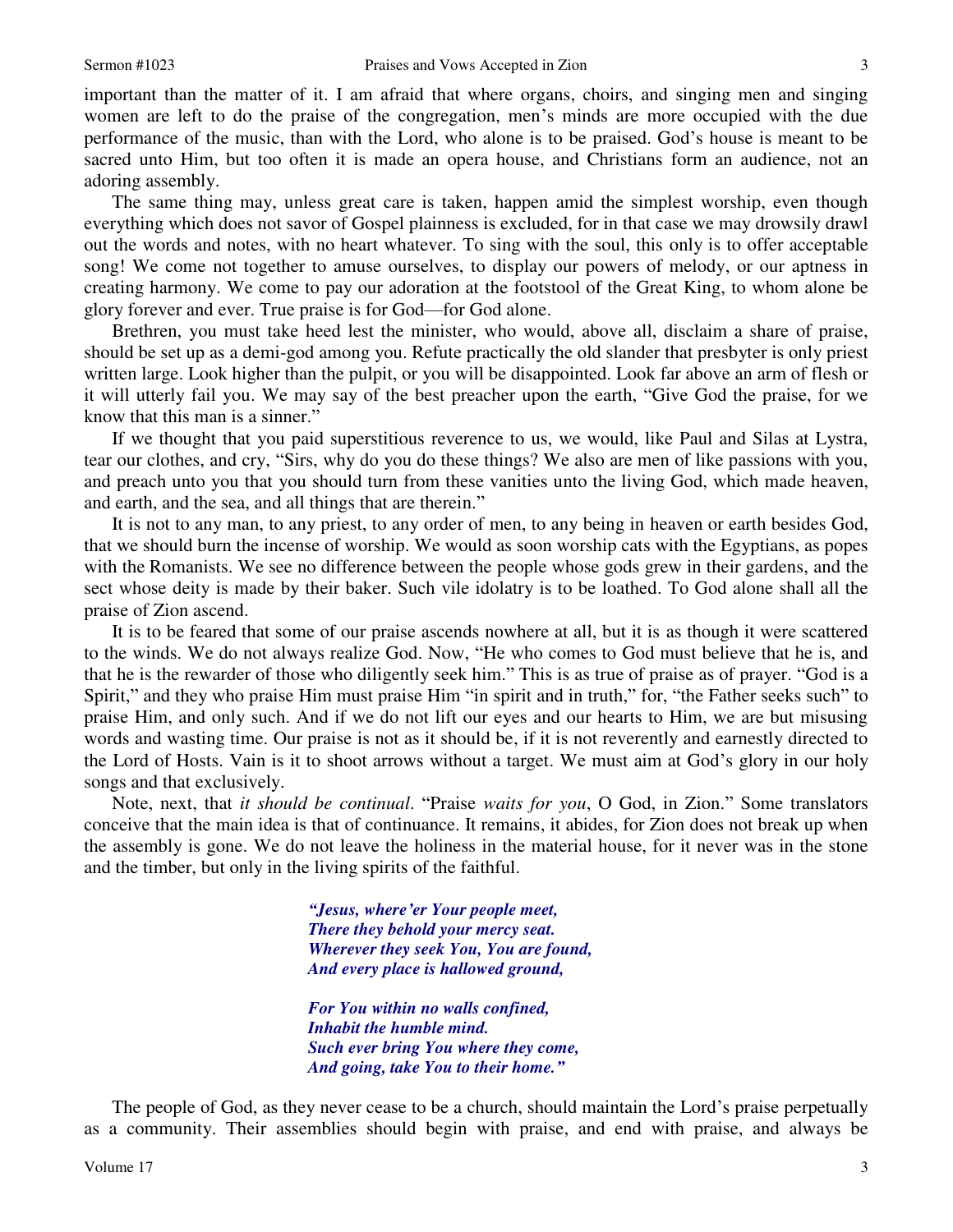conducted in a spirit of praise. There should be in all our solemn assemblies a spiritual incense altar, always smoking with "the pure incense of sweet spices, mingled according to the art of the apothecary"—the thanksgiving which is made up of humility, gratitude, love, consecration, and holy joy in the Lord. It should be for the Lord alone, and it should never go out day or night. "His mercy endures forever." Let our praises endure forever. He makes the outgoings of the morning to rejoice, let us celebrate the rising of the sun with holy psalm and hymn. He makes the closing in of the evening to be glad, let Him have our vesper praise. "One generation shall praise your works to another, and shall declare your mighty acts."

Could His mercy cease, there might be some excuse for staying our praises, but even should it seem to be so, men who love the Lord would say with Job, "Shall we receive good at the hand of the LORD, and shall we not also receive evil? The LORD gave, and the LORD has taken away; and blessed be the name of the LORD." Let our praise abide, continue, remain, and be perpetual.

It was a good idea of Bishop Farrar, that in his own house he would keep up continual praise to God, and as with a large family and household, he numbered just twenty-four, he set apart each one for an hour in the day to be engaged specially in prayer and praise, that he might have each day with a circle of worship. We could not do that, to attempt it might on our part be superstition, but to fall asleep blessing God, to rise in the night to meditate on Him, and when we wake in the morning to feel our hearts leap in the prospect of His presence during the day, this is attainable and we ought to reach it.

It is much to be desired that all day long, in every avocation, and every recreation, the soul should spontaneously pour forth praise, even as birds sing, and flowers perfume the air, and sunbeams cheer the earth. We would be incarnate psalmody, praise enshrined in flesh and blood. From this delightful duty we would desire no cessation and ask no pause. "Praise *waits for you*, O God, in Zion." Your praise may come and go from the outside world, where all things ebb and flow, for it lies beneath the moon, and there is no stability in it, but amidst Your people, who dwell in You, and who possess eternal life, in them Your praise perpetually abides.

A third point, however, is clear upon the surface of the words. "Praise *waits* for you"—as though praise must always be humble. The servants "wait" in the king's palace. There the messengers stand ready for any mission. The servitors wait, prepared to obey. And the courtiers surround the throne, all eager to receive the royal smile, and to fulfill the high command.

Our praises ought to stand like ranks of messengers, waiting to hear what God's will is, for this is to praise Him. Furthermore, true praise lies in the actual doing of the divine will, even this—to pause in sacred reverence until God the Lord shall speak, whatever that will may be. It is true praise to wait subserviently on Him.

Praises may be looked upon as servants who delight to obey their master's bidding. There is such a thing as an unholy familiarity with God. This age is not so likely to fall into it as some ages have been, for there is little familiarity with God of any sort now. Public worship is becoming more formal, and stately, and distant. The intense nearness to God which Luther enjoyed, how seldom do we meet with it.

But however near we come to God, still He *is God,* and we are His creatures. He is, it is true, "Our Father," but be it always remembered that He is "Our Father which art in heaven." "Our *Father*" therefore near and intimate. "Our Father *in heaven*," therefore we humbly, solemnly bow in His presence.

There is a familiarity that runs into presumption. There is another familiarity so sweetly tempered with humility that it does not intrude. "Praise waits for you," with a servant's livery on, a servant's ear to hear, and a servant's heart to obey. Praise bows at Your footstool, feeling that it is still an unprofitable servant.

But perhaps you are aware, dear friends, that there are other translations of this verse. "Praise waits for you," may be read, "Praise is silent unto you," "Is silent before You." One of the oldest Latin commentators reads it, "Praise and silence belong unto you." And Dr. Gill tells us that in the King of Spain's Bible, it runs, "The praise of angels is only silence before You, O JEHOVAH," so that when we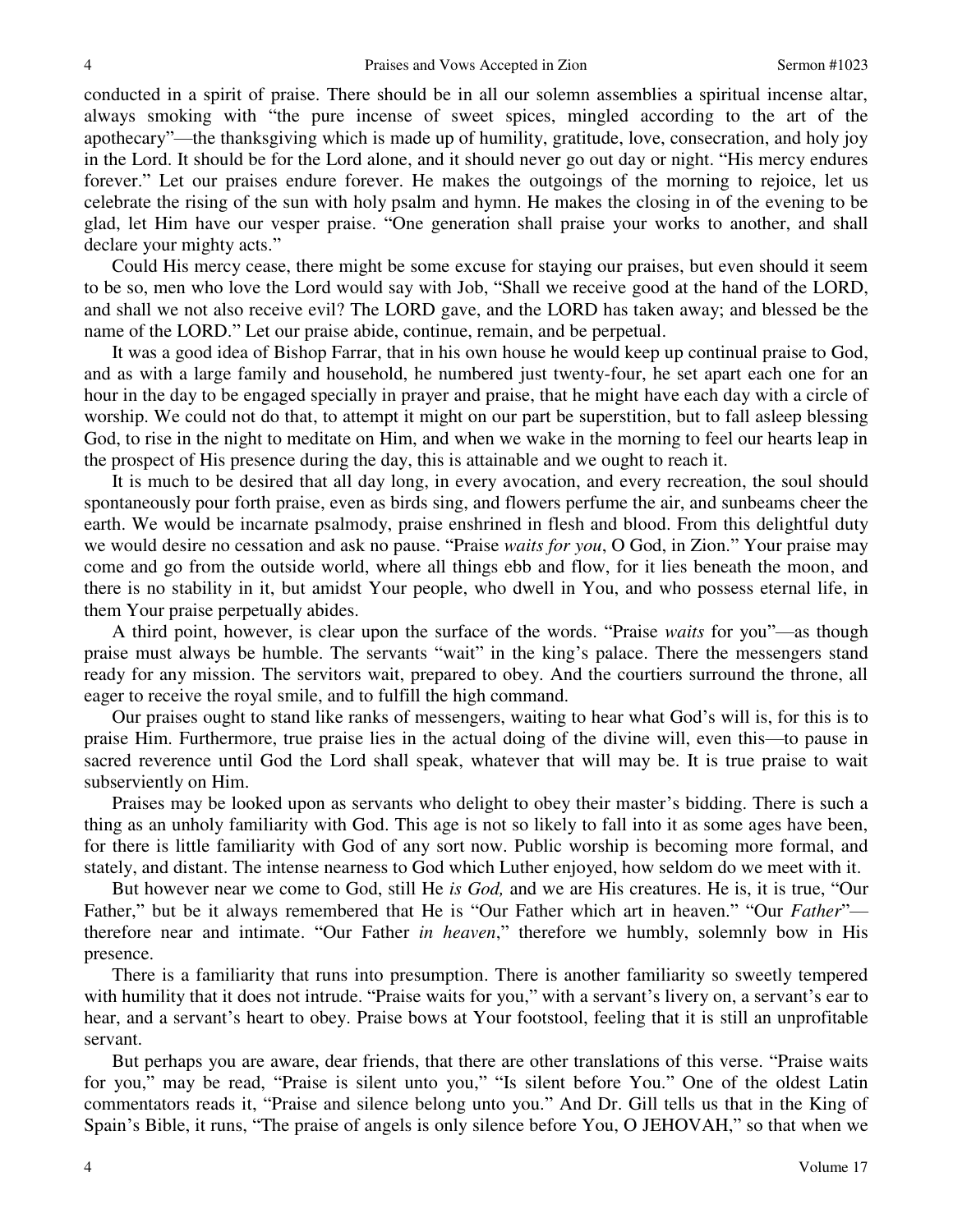do our best, our highest praise is but silence before God, and we must praise Him with confession of shortcomings. Oh, that we too, as our poet puts it, might,

#### *"Loud as His thunders speak His praise, And sound it lofty as His throne."*

But we cannot do that, and when our notes are most uplifted, and our hearts most joyous, we have not spoken all His praise. Compared to what His nature and glory deserve, our most earnest praise has been little more than silence.

Oh, brethren, have you not often felt it to be so? Those who are satisfied with formal worship think that they have done well when the music has been correctly sung, but those who worship God in spirit feel that they cannot magnify Him enough. They blush over the hymns they sing, and retire from the assembly of the saints mourning that they have fallen far short of His glory. O for an enlarged mind, rightly to conceive the divine majesty, then for the gift of utterance to clothe the thought in fitting language, and then for a voice like many waters, to sound forth the noble strain. Alas! as yet we are humbled at our failures to praise the Lord as we would.

#### *"Words are but air, and tongues but clay, And His compassions are divine."*

How, then, shall we proclaim to men God's glory? When we have done our best, our praise is but silence before the merit of His goodness, and the grandeur of His greatness.

Yet it may be well to observe here that the praise which God accepts, presents itself *under a variety of forms*. There is praise for God in Zion, and it is often spoken, but there is often praise for God in Zion, and it is silence. There are some who cannot sing vocally, but perhaps before God they sing best. There are some, I know, who sing very harshly and inharmoniously—that is to say, to our ears, and yet God may accept them rather than the noise of stringed instruments carefully touched.

There is a story told of Rowland Hill's being much troubled by a good old lady who would sit near him and sing with a most horrible voice, and very loudly as those people generally do who sing badly, and he at last begged her not to sing so loudly. But when she said, "It comes from my heart," the honest man of God retracted his rebuke, and said, "Sing away, I should be sorry to stop you."

When praise comes from the heart, who would wish to restrain it? Even the shouts of the old Methodists, their "Hallelujahs," and "Glories," when uttered in fervor, were not to be forbidden, for if these should hold their peace, even the stones would cry out. But there are times when those who sing, and sing well, have too much praise in their soul for it to enclose itself in words. Like some strong liquors which cannot use a little vent, but foam and swell until they burst each hoop that binds the barrel, so sometimes we need a larger channel for our soul than that of mouth and tongue, and we long to have all our nerves and sinews made into harp strings, and all the pores of our body made mouths of thankfulness.

Oh, that we could praise with our whole nature, not one single hair of our heads, or drop of blood in our veins, keeping back from adoring the Most High! When this desire for praise is most vehement, we fall back upon silence, and quiver with the adoration which we cannot speak. Silence becomes our praise.

> *"A sacred reverence checks our songs, And praise sits silent on our tongues."*

It would be well, perhaps, in our public service, if we had more often the sweet relief of silence. I am persuaded that silence, yes, frequent silence, is most beneficial and the occasional unanimous silence of all the saints when they bow before God would, perhaps, better express, and more fully promote devout feeling than any hymns which have been composed or songs that could be sung. To make silence a part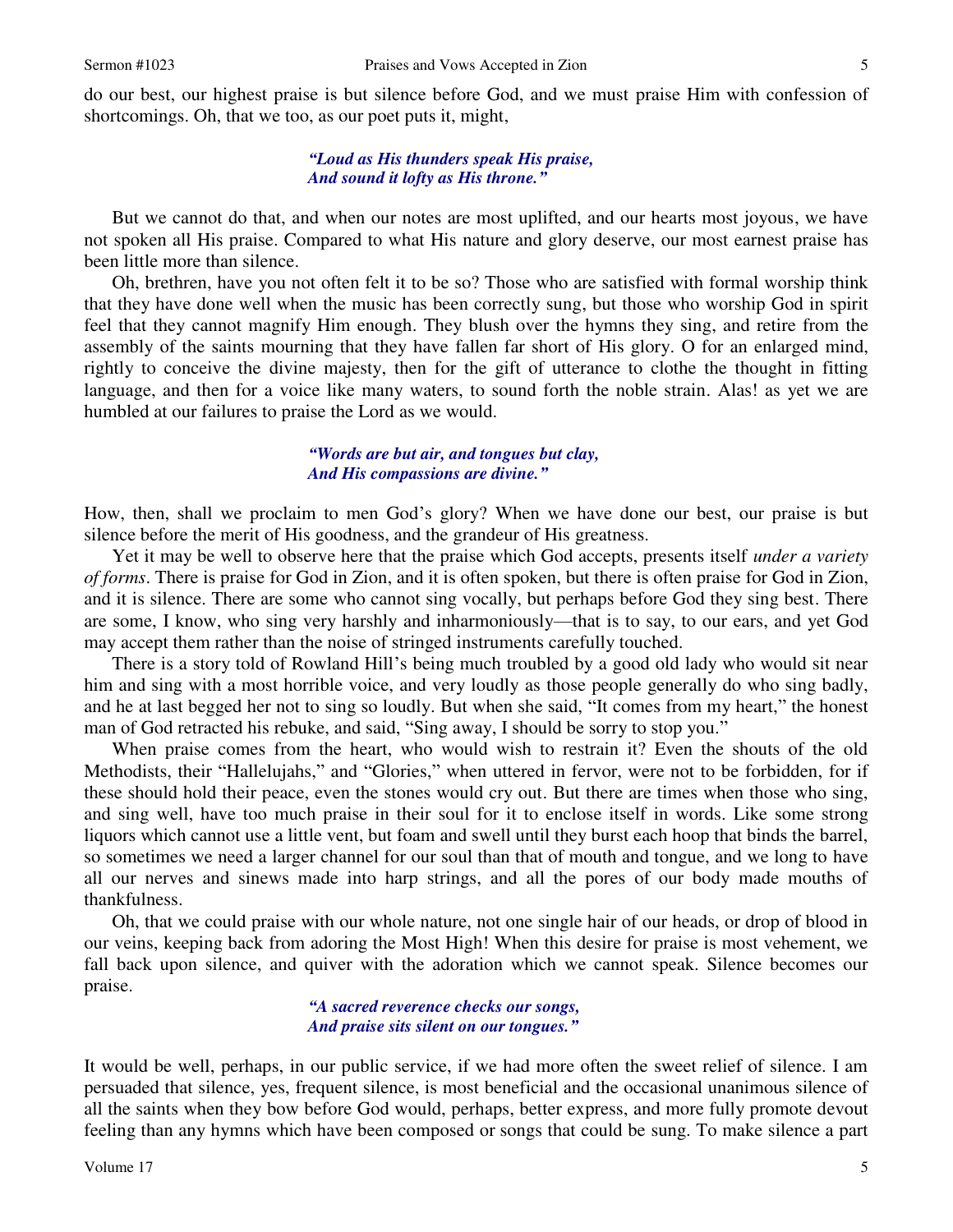of worship habitually might be affectation and formalism, but to introduce it occasionally, or even frequently into the service, would be advantageous and profitable. Let us, then, by our silence, praise God, and let us always confess that our praise, compared with God's deserving, is but silence.

I would add that there is in the text the idea that praise waits for God *expectantly*. When we praise God, we expect to see more of Him by-and-by, and therefore wait for Him. We bless the King, but we desire to draw nearer to Him. we magnify Him for what we have seen, and we expect to see more. We praise Him in His outer courts, for we shall soon be with Him in the heavenly mansions. We glorify Him for the revelation of Himself in Jesus, for we expect to be like Christ, and to be with Him where He is. When I cannot praise God for what I am, I will praise Him for what I shall be. When I feel dull and dead about the present, I will take the words of our delightful hymn, and say,

> *"And a new song is in my mouth, To long-loved music set. Glory to You for all the grace I have not tasted yet."*

My praise shall not only be the psalmody of the past, which is but discharging a debt of gratitude, but my faith shall anticipate the future and wait upon God to fulfill His purposes, and I will begin to pay my praise even before His mercy comes.

Dear brethren and sisters, let us for a moment present our praise to God, each one of us on his own account. We have our common mercies. We call them common, but oh, how priceless they are. Health to be able to come here, and not to be stretched on a bed of sickness, I count this better than bags of gold. To have our reason, and not to be confined in yonder asylum, to have our children still about us, and dear relatives spared still to us, to have bread to eat and raiment to put on, to have been kept from defiling our character, to have been preserved today from the snares of the enemy! These are God-given mercies, and for all these our praises shall wait upon God.

But oh! take up the thoughts suggested by the Psalm itself in the next verse, and you will doubly praise God. "Iniquities prevail against me; as for our transgressions, you shall purge them away." Infinite love has made us clean every whit! Though we were black and filthy, we are washed—washed in priceless blood. Praise Him for this!

Go on with the passage, "Blessed is the man whom you choose, and cause to approach you." Is not the blessing of *access to God* an exceeding choice one? Is it a light thing to feel that, though once far off, we are made nigh through the blood of Christ, and this because of electing love! "Blessed is the man whom you choose." You subjects of eternal choice, can you be silent? Has God favored you above others, and can your lips refuse to sing? No, you will magnify the Lord exceedingly, because He has chosen Jacob unto Himself and Israel for His peculiar treasure.

Let us read on, and praise God that we have an abiding place among His people, "That he may dwell in your courts." Blessed be God, we are not to be cast forth and driven out after a while, but we have an entailed inheritance among the sons of God. We praise Him that we have the satisfaction of dwelling in His house as children. "We shall be satisfied with the goodness of your house, even of your holy temple."

But I close the Psalm, and simply say to you, there are ten thousand reasons for taking down the harp from the willows, and I know no reason for permitting it to hang there idle. There are ten thousand times ten thousand reasons for speaking well of "Him who loved us, and gave himself for us." "The LORD has done great things for us whereof we are glad."

I remember hearing in a prayer meeting this delightful verse mutilated in prayer, "The LORD has done great things for us, whereof *we desire to be glad*." Oh, beloved, I dislike mauling, and mangling, and adding to a text of Scripture. If we are to have the Scriptures revised, let it be by scholars, and not by every ignoramus. *"Desire* to be glad," indeed? This is fine gratitude to God when He has done great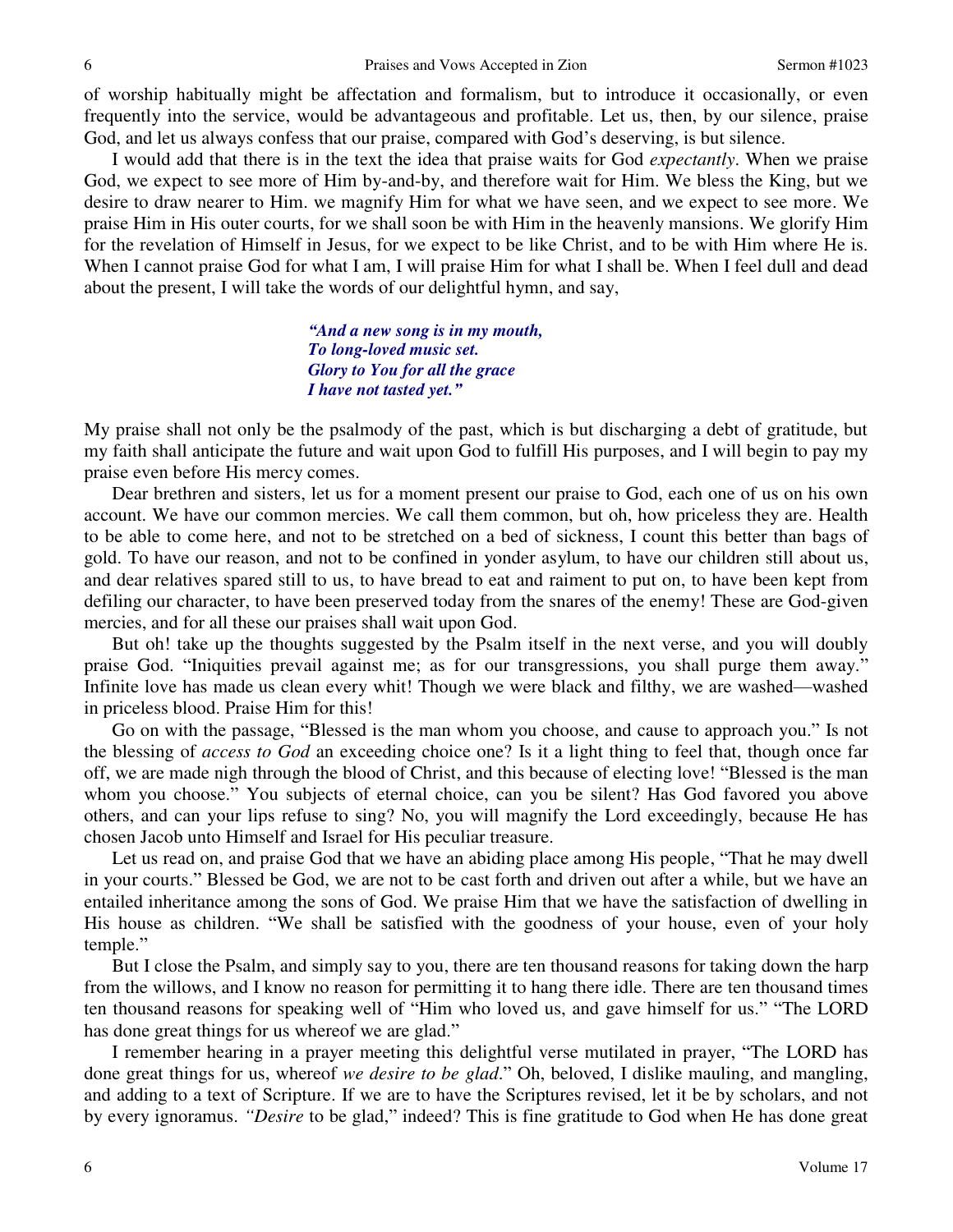things for us. If these great things have been done, our souls must be glad, and cannot help it. They must overflow with gratitude to God for all His goodness.

**2.** So much on the first part of our holy sacrifice. Attentively let us consider the second, namely, *the vow*. "Unto you shall the vow be performed."

We are not given to vow-making in these days. Time was when it was far oftener done. It may be that had we been better men, we should have made more vows. It may possibly be that had we been more foolish men, we should have done the same. The practice was so abused by superstition that devotion has grown half-ashamed of it. But we have, at any rate, most of us, bound ourselves with occasional vows.

I do confess today, I have not kept a vow as I should desire, the vow made on my first conversion. I surrendered myself, body, soul, and spirit, to Him who bought me with a price, and the vow was not made by way of excess devotion or supererogation, it was but my reasonable service. *You* have done that. Do you remember the love of your espousals, the time when Jesus was very precious, and you had just entered into the marriage bond with Him? You gave yourselves up to Him, to be His forever and forever.

O brethren, it is a part of worship to perform that vow. Renew it tonight, make another surrender of yourselves to Him whose you are and whom you serve. Say tonight, as I will, with you, "Bind the sacrifice with cords, even with cords to the horns of the altar." Oh, for another thong to strap the victim to the altar horn! Does the flesh struggle? Then let it be more fastly bound, never to escape from the altar of God.

Beloved, many of us did, in effect, make a most solemn vow at the time of our *baptism*. We were buried with Christ in baptism unto death, and unless we were greatly disguising our real feelings, we avowed that we were dead in Christ, and buried with Him, wherein also professed that we were risen with Him. Now, shall the world live in those who are dead to it, and shall Christ's life be absent from those who are risen with Him? We gave ourselves up there and then, in that solemn act of mystic burial. Recall that scene, I pray you, and as you do it, blush, and ask God that your vow may yet be performed, as Doddridge well expresses it,

> *"Baptized into Your Savior's death Your souls to sin must die. With Christ Your Lord you live anew, With Christ ascend on high."*

Some such vow we made, too, when we *united ourselves to the church of God*. There was an understood compact between us and the church, that we would serve it, that we would seek to honor Christ by holy living, increase the church by propagating the faith, seek its unity, its comfort, by our own love and sympathy with the members. We had no right to join with the church if we did not mean to give ourselves up to it, under Christ, to aid in its prosperity and increase. There was a stipulation made, and a covenant understood, when we entered into communion and league with our brethren in Christ.

How about that? Can we say that, as unto God and in His sight, the vow has been performed? Yes, we have been true to our covenant in a measure, brethren, oh that it were more fully so! Some of us made another vow, when we gave ourselves, as I trust, under divine call, altogether to the work of the *Christian ministry*, and though we have taken no orders, and received no earthly ordination, for we are no believers in man-made priests, yet tacitly it is understood that the man who becomes a minister of the church of God is to give his whole time to his work—that body, soul, and spirit should be thrown into the cause of Christ. Oh, that this vow was more fully performed by pastors of the church!

You, my brother elders and deacons, when you accepted office, you knew what the church meant. She expected holiness and zeal of you. the Holy Ghost made you overseers that you might feed the flock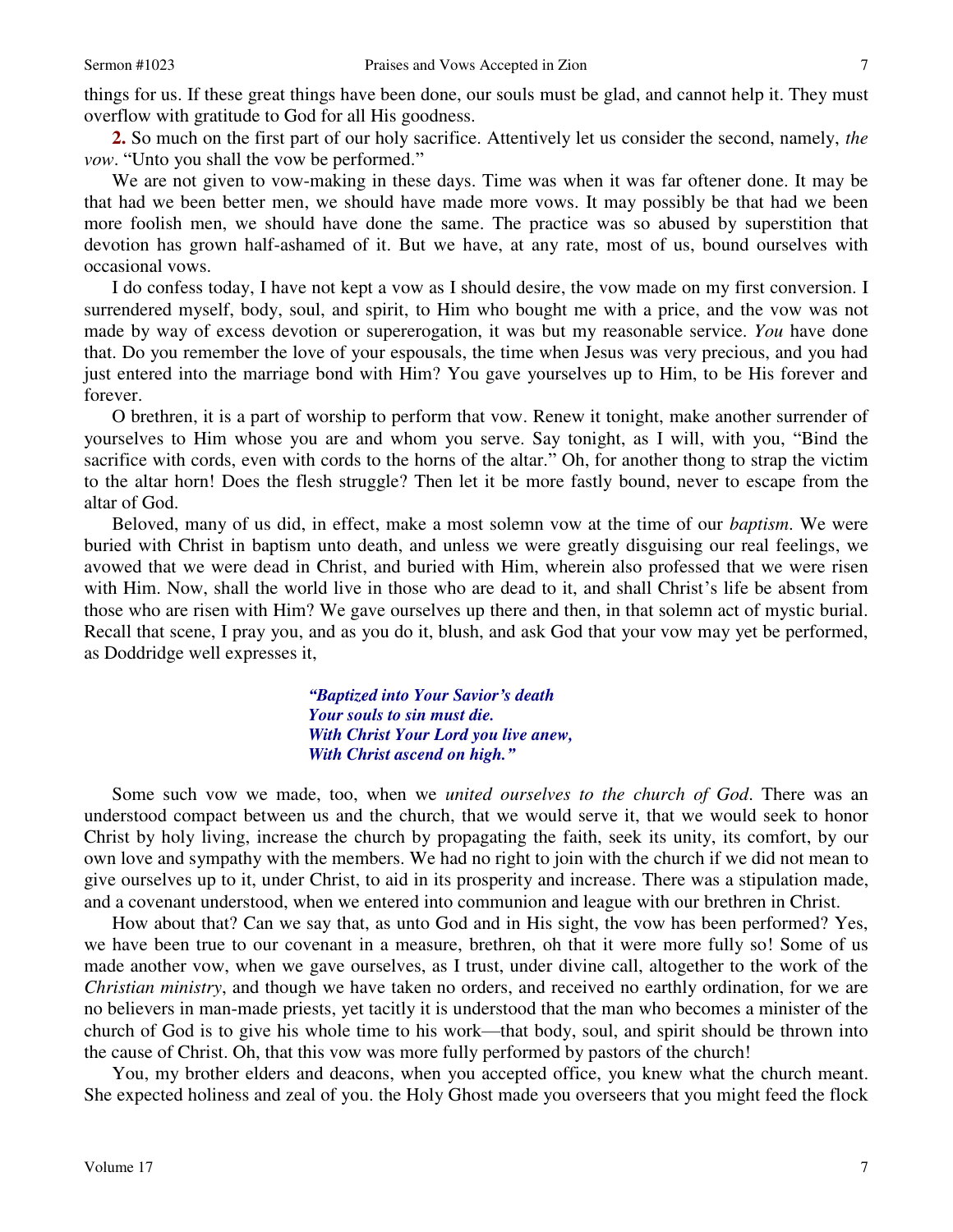of God. Your office proves your obligation. You are practically under a vow. Has that vow been performed? Have you performed it in Zion unto the Lord?

Besides that, it has been the habit of godly men to make *vows* occasionally, in times of pain, and losses, and affliction. Did not the psalm we just now sang prove it so?

> *"Among the saints that fill Your house, My offerings shall be paid. There shall my zeal perform the vows My soul in anguish made.*

*Now I am Yours, forever Yours, Nor shall my purpose move! Your hand has loosed my bands of pain, And bound me with Your love.* 

*Here in Your courts I leave my vow, And Your rich grace record. Witness, you saints, who hear me now, If I forsake the Lord."* 

You said, "If I am ever raised up, and my life is prolonged, it shall be better spent". You said also, "If I am delivered out of this great trouble, I hope to consecrate my substance more to God." Another time you said, "If the Lord will return to me the light of His countenance, and bring me out of this depressed state of mind, I will praise Him more than ever before." Have you remembered all this?

Coming here myself so lately from a sick bed, I at this time preach to myself. I only wish I had a better hearer. I would preach to myself in this respect, and say, "I charge you, my heart, to perform your vow." Some of us, dear friends, have made vows in time of joy, the season of the birth of the firstborn child, the recovery of the wife from sickness, the merciful restoration that we have ourselves received, times of increasing goods, or seasons when the splendor of God's face has been unveiled before our wondering eyes.

Have we not made vows like Jacob, when he woke up from his wondrous dream, and took the stone which had been his pillow, and poured oil on it, and made a vow unto the Most High? We have all had our Bethels. Let us remember that God has heard us, and let us perform unto Him our vow which our soul made in her time of joy. But I will not try to open the secret pages of your private notebooks. You have had tender passages which you would not desire me to read aloud, the tears start at their memory. If your life were written, you would say, "Let these not be told. They were only between God and my soul"—some chaste and blessed love passages between you and Christ, which must not be revealed to men.

Have you forgotten how you then said, "I am my beloved's, and he is mine," and what you promised when you saw all His goodness made to pass before you? I have now to stir up your pure minds by way of remembrance, and bid you present unto the Lord tonight the double offering of your heart's praise and of your performed vow. "O magnify the LORD with me, and let us exalt his name together."

**II.** And now, time will fail me, but I must have a few words upon THE BLESSED ENCOURAGEMENT afforded us in the text for the presentation of these offerings unto God. Here it is, "O you that hear prayer, unto you shall all flesh come."

Observe that *God hears prayer.* It is, in some aspects, the lowest form of worship, and yet He accepts it. It is not the worship of heaven, and it is, in a measure, selfish. Praise is superior worship, for it is elevating. It is the utterance of a soul that has received good from God and is returning its love to Him in acknowledgment. Praise has a sublime aspect. Now observe, if prayers are heard, then praise will be heard, too. If the lower form, on weaker wing as it were, reaches the throne of the majesty on high,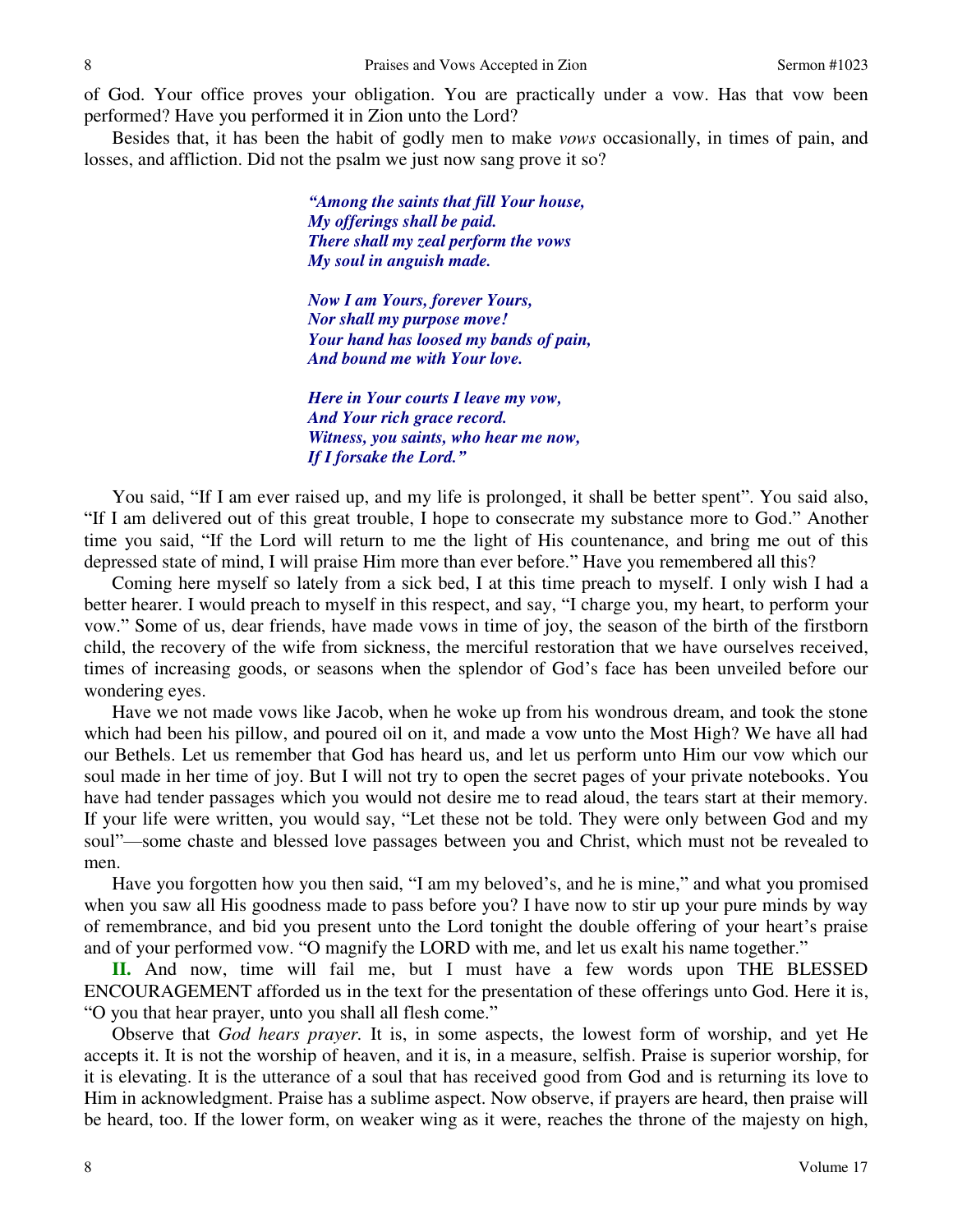how much more shall the seraphic wing of praise bear itself into the divine presence? Prayer is heard of God, therefore our praises and vows will be. And this is a very great encouragement, because it seems terrible to pray when you are not heard, and discouraging to praise God if He will not accept it. What would be the use of it? But if prayer, and yet more, *praise* be most surely heard, ah, brethren, then let us continue and abide in thanksgiving. "Whoso offers praise glorifies me, says the LORD."

Observe, too, according to the text, that *all* prayer, if it be true prayer, is heard of God, for so it is put, "Unto you shall *all flesh* come." Oh, how glad I am at that word. My poor prayer—shall God reject it? Yes, I might have feared so if He had said, "Unto you shall all *spirits* come." Behold, my brethren, He takes the grosser part, as it were, and looks at prayer in His infinite compassion, perceiving it to be what it is—a feeble thing—a cry coming from poor fallen flesh, and yet He puts it, "Unto you shall all *flesh* come."

My broken prayer, my groaning prayer shall get to Him, though it seems to me a thing of flesh, it is nevertheless wrought in me by Your Spirit. And O my God, my song, though my voice is hoarse and oftentimes my notes most feeble, shall reach You. Though I groan because it is so imperfect, yet even that shall come to You. Prayer, if true, shall be received of God, notwithstanding all its faultiness, through Jesus Christ. Then so it will be with our praises and our vows.

Again, prayer is always and habitually received of God. "O you that *hear* prayer." Not that did hear it, or on a certain occasion may have heard it, but You that *ever* hear prayer. If He always hears prayer, then He always hears praise. Is not this delightful to think that my praise, though it be but that of a child or a poor unworthy sinner, God does hear it, does accept it, in spite of its imperfections, and does accept it *always*?

Oh, I will have another hymn tomorrow. I will sing a new song tomorrow. I will forget my pain, I will forget for a moment all my cares, and if I cannot sing aloud by reason of those who are with me, yet will I set the bells of my heart ringing. I will make my whole soul full of praise. If I cannot let it out of my mouth, I will praise Him in my soul, because He always hears me.

You know it is hard to do things for one who never accepts what you do. Many a wife has said, "Oh, it is hard. My husband never seems pleased. I have done all I can, but he takes no notice of little deeds of kindness." Oh, how easy it is to serve a person who, when you have done any little thing, says, "How kind it was of you," and thinks much of it. Ah, poor child of God, the Lord thinks much of your praises, much of your vows, much of your prayers. Therefore, be not slack to praise and magnify Him unceasingly.

And this all the more, because we have not quite done with that word, "Unto you shall *all* flesh come." All flesh shall come because the Lord hears prayer. Then all my praises will be heard, and all the praises of all sorts of men, if sincere, come unto God. The great ones of the earth shall present praise, and the poorest of the poor also, for You shall not reject them.

And Lord, will You put it so, "Unto you shall all flesh come" and will You say, "But not such a one"? Will You exclude me? Brethren, fear not that God will reject you. I remind you of what I told you the other night concerning a good, earnest believing woman, who in prayer said, "Lord, I am content to be the second You shall forsake, but I cannot be the first." The Lord says all flesh shall come to Him, and it is implied that He will receive them when they come—all sorts of men, all classes and conditions of men. Then He cannot reject me if I go, nor my prayers if I pray, nor my praise if I praise Him, nor my vows if I perform them. Come then, let us praise the Lord. Let us worship and bow down. Let us kneel before the Lord, our Maker, for we are the people of His pasture, and the sheep of His hand.

I have done when I have said this. Dear brethren and sisters, there may be difficulties in your way. Iniquities may hinder you or infirmities, but there is the promise, "You shall purge them away." Infirmities may check you, but note the word of divine help, "Blessed is the man whom you cause to approach unto you." He will come to your aid and lead you to Himself. Infirmities therefore are overcome by divine grace. Perhaps your emptiness hinders you, "He shall be satisfied with the goodness